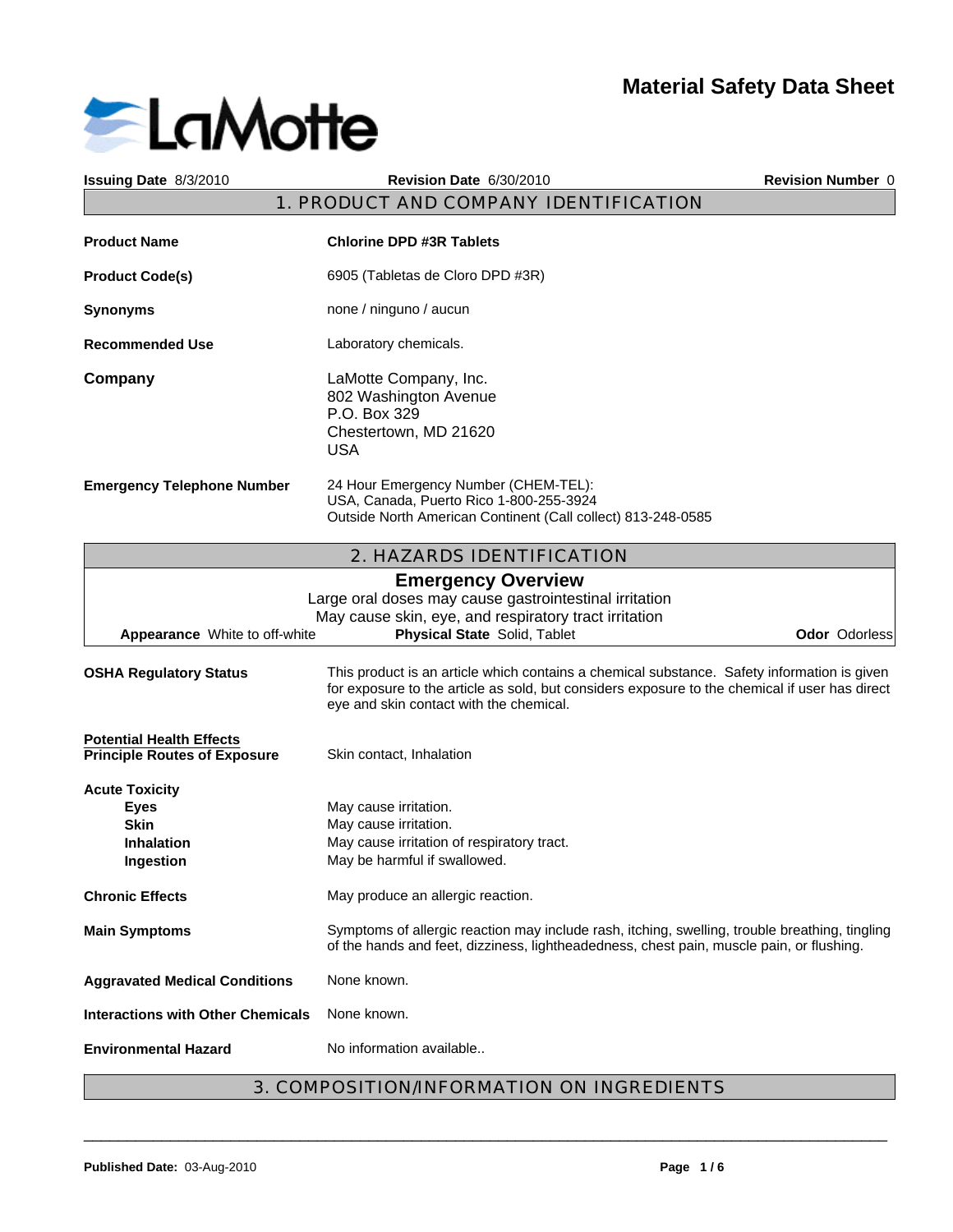| Chemical<br>Name                | $\ddot{\phantom{1}}$<br>. К<br>$-11$<br>۰.<br> | $M$ aight %<br>'' |
|---------------------------------|------------------------------------------------|-------------------|
| مدم د .<br>`ssium iodide<br>ິບເ | 7681<br>$\sim$                                 | $-400'$<br>TV 70  |

\_\_\_\_\_\_\_\_\_\_\_\_\_\_\_\_\_\_\_\_\_\_\_\_\_\_\_\_\_\_\_\_\_\_\_\_\_\_\_\_\_\_\_\_\_\_\_\_\_\_\_\_\_\_\_\_\_\_\_\_\_\_\_\_\_\_\_\_\_\_\_\_\_\_\_\_\_\_\_\_\_\_\_\_\_\_\_\_\_\_\_\_\_

Ingredients not listed by name are proprietary to LaMotte Company, registered under the State of New Jersey Trade Secret Protection Law, assigned the NJ Trade Secret Registry # 80100291-5067p, and may be disclosed only in a medical emergency.

|                                   | 4. FIRST AID MEASURES                                                                                                                                                                                                                                                                           |
|-----------------------------------|-------------------------------------------------------------------------------------------------------------------------------------------------------------------------------------------------------------------------------------------------------------------------------------------------|
| <b>General Advice</b>             | Do not get in eyes, on skin, or on clothing.                                                                                                                                                                                                                                                    |
| <b>Eye Contact</b>                | Rinse thoroughly with plenty of water for at least 15 minutes, lifting lower and upper eyelids.<br>Consult a physician.                                                                                                                                                                         |
| <b>Skin Contact</b>               | Wash off immediately with soap and plenty of water for at least 15 minutes while removing<br>all contaminated clothing and shoes. Consult a physician.                                                                                                                                          |
| <b>Inhalation</b>                 | Move to fresh air. If breathing is difficult, give oxygen. If not breathing, give artificial<br>respiration. Call a physician immediately.                                                                                                                                                      |
| Ingestion                         | Drink plenty of water. Clean mouth with water. Never give anything by mouth to an<br>unconscious person. Consult a physician.                                                                                                                                                                   |
| <b>Notes to Physician</b>         | May cause sensitization of susceptible persons. Treat symptomatically.                                                                                                                                                                                                                          |
| <b>Protection of First-aiders</b> | Use personal protective equipment. See Section 8 for more detail. Do not use mouth-to-<br>mouth method if victim ingested or inhaled the substance; induce artificial respiration with<br>the aid of a pocket mask equipped with a one-way valve or other proper respiratory medical<br>device. |

5. FIRE-FIGHTING MEASURES

| <b>Suitable Extinguishing Media</b>  |                        | Water spray, dry chemical, carbon dioxide $(CO2)$ , or foam. |                                      |                                                                                                                                                                                            |  |  |
|--------------------------------------|------------------------|--------------------------------------------------------------|--------------------------------------|--------------------------------------------------------------------------------------------------------------------------------------------------------------------------------------------|--|--|
| <b>Explosion Data</b><br><b>NFPA</b> | <b>Health Hazard 1</b> |                                                              | <b>Flammability 0</b><br>Stability 0 |                                                                                                                                                                                            |  |  |
|                                      |                        | 6. ACCIDENTAL RELEASE MEASURES                               |                                      |                                                                                                                                                                                            |  |  |
| <b>Personal Precautions</b>          | Refer to Section 8.    |                                                              |                                      |                                                                                                                                                                                            |  |  |
| <b>Methods for Containment</b>       |                        | Prevent dust cloud.                                          |                                      |                                                                                                                                                                                            |  |  |
| <b>Methods for Cleaning Up</b>       |                        | suitable and closed containers for disposal.                 |                                      | Avoid dust formation. Sweep up and shovel into suitable containers for disposal. Keep in                                                                                                   |  |  |
|                                      |                        | 7. HANDLING AND STORAGE                                      |                                      |                                                                                                                                                                                            |  |  |
| <b>Handling</b>                      |                        |                                                              |                                      | Handle in accordance with good industrial hygiene and safety practice. Prevent contact with<br>skin, eyes and clothing. Do not ingest. Do not eat, drink or smoke when using this product. |  |  |
| <b>Storage</b>                       |                        | of children. Keep away from direct sunlight.                 |                                      | Keep containers tightly closed in a dry, cool and well-ventilated place. Keep out of the reach                                                                                             |  |  |

# 8. EXPOSURE CONTROLS / PERSONAL PROTECTION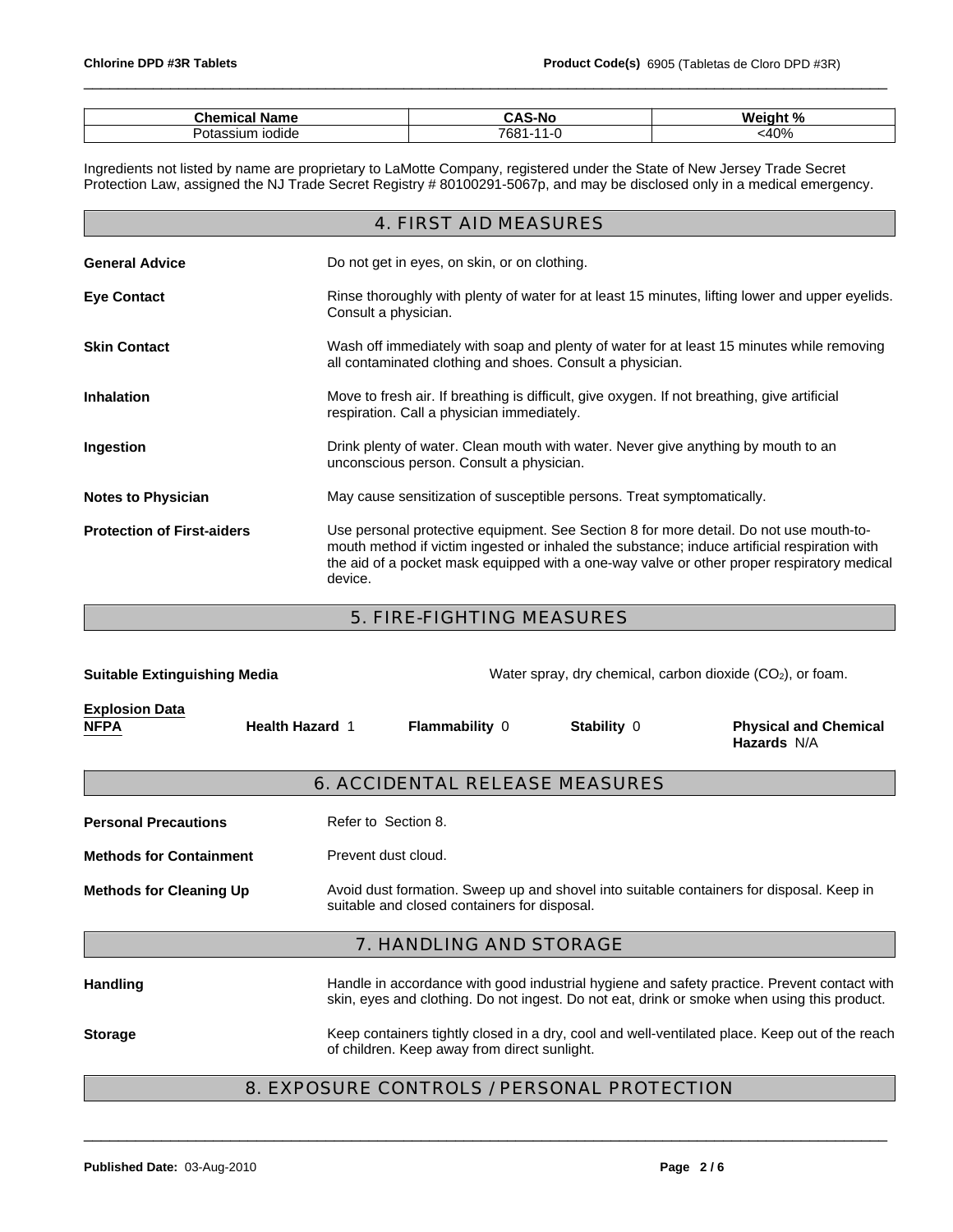| <b>Chemical Name</b> | ACGIH <sup>-</sup> | <b>OSHA PEL</b> | I IDLF<br>MIU. |
|----------------------|--------------------|-----------------|----------------|
| Potassium iodide     | None Known         | None Known      | None Known     |
| 7681-1<br>-11-0      |                    |                 |                |

#### **Personal Protective Equipment**

| <b>Eye/Face Protection</b>      | Safety glasses with side-shields. Avoid contact with eyes. |
|---------------------------------|------------------------------------------------------------|
| <b>Skin and Body Protection</b> | Wear latex or nitrile gloves.                              |
| <b>Respiratory Protection</b>   | None required under normal usage.                          |

**Hygiene Measures** Handle in accordance with good industrial hygiene and safety practice. Avoid contact with skin, eyes and clothing. Wear suitable gloves and eye/face protection. Wash hands and face before breaks and immediately after handling the product.

# 9. PHYSICAL AND CHEMICAL PROPERTIES

| Appearance<br><b>Physical State</b><br><b>Freezing Point</b> | White to off-white<br>Solid, Tablet<br>No information available | Odor<br>рH                                                                             | Odorless<br>7                |
|--------------------------------------------------------------|-----------------------------------------------------------------|----------------------------------------------------------------------------------------|------------------------------|
| <b>Explosion Limits</b>                                      | Not applicable                                                  |                                                                                        |                              |
| No data available<br><b>Water Solubility</b>                 | Soluble in water                                                | <b>Molecular Weight</b><br><b>Solubility</b>                                           | No data available<br>Soluble |
|                                                              |                                                                 | <b>10. STABILITY AND REACTIVITY</b>                                                    |                              |
| <b>Stability</b>                                             | Stable.                                                         |                                                                                        |                              |
| <b>Incompatible Products</b>                                 | None known based on information supplied.                       |                                                                                        |                              |
| <b>Conditions to Avoid</b>                                   | sunlight. Keep away from children.                              | Exposure to air or moisture over prolonged periods. Extremes of temperature and direct |                              |
| Hazardous Decomposition Products Hydrogen iodide.            |                                                                 |                                                                                        |                              |
| <b>Hazardous Reactions</b>                                   | Hazardous polymerization does not occur.                        |                                                                                        |                              |

# 11. TOXICOLOGICAL INFORMATION

#### **Acute Toxicity**

**Product Information** Product does not present an acute toxicity hazard based on known or supplied information.

| Chemical Name                | ---<br>.D50<br>Oral    | rma.<br>ם ו     | ~-<br>11<br>alation  |
|------------------------------|------------------------|-----------------|----------------------|
| Potassium<br>liodide<br>ээнш | Non<br>Knowr<br>$\sim$ | . Knowr<br>None | Known<br>. Nor<br>ıe |

#### **Chronic Toxicity**

**Chronic Toxicity** May produce an allergic reaction.

| м.<br>Name<br>Chemical                         | CGII                   | AD<br><b>IAR</b>    | $\overline{\phantom{a}}$ | ∟י∩<br>         |
|------------------------------------------------|------------------------|---------------------|--------------------------|-----------------|
| .<br>$3^{\sim +}$<br>otassium<br><b>Todide</b> | N∩n<br>Knowr<br>w<br>. | Knowr<br>いへへ<br>'VC | Knowr<br><b>None</b>     | . Knowr<br>None |

| <b>Chemical Name</b> | <b>Endocrine Disrupters</b><br><b>Candidate List</b> | ᇊ<br><b>Endocrine Disruptors -</b><br>cu.<br><b>Evaluated Substances</b> | <b>Endocrine Disruptor</b><br>Japan<br><b>Information</b> |
|----------------------|------------------------------------------------------|--------------------------------------------------------------------------|-----------------------------------------------------------|
| Potassium iodide     | : Known<br>None.                                     | None Known                                                               | None Known                                                |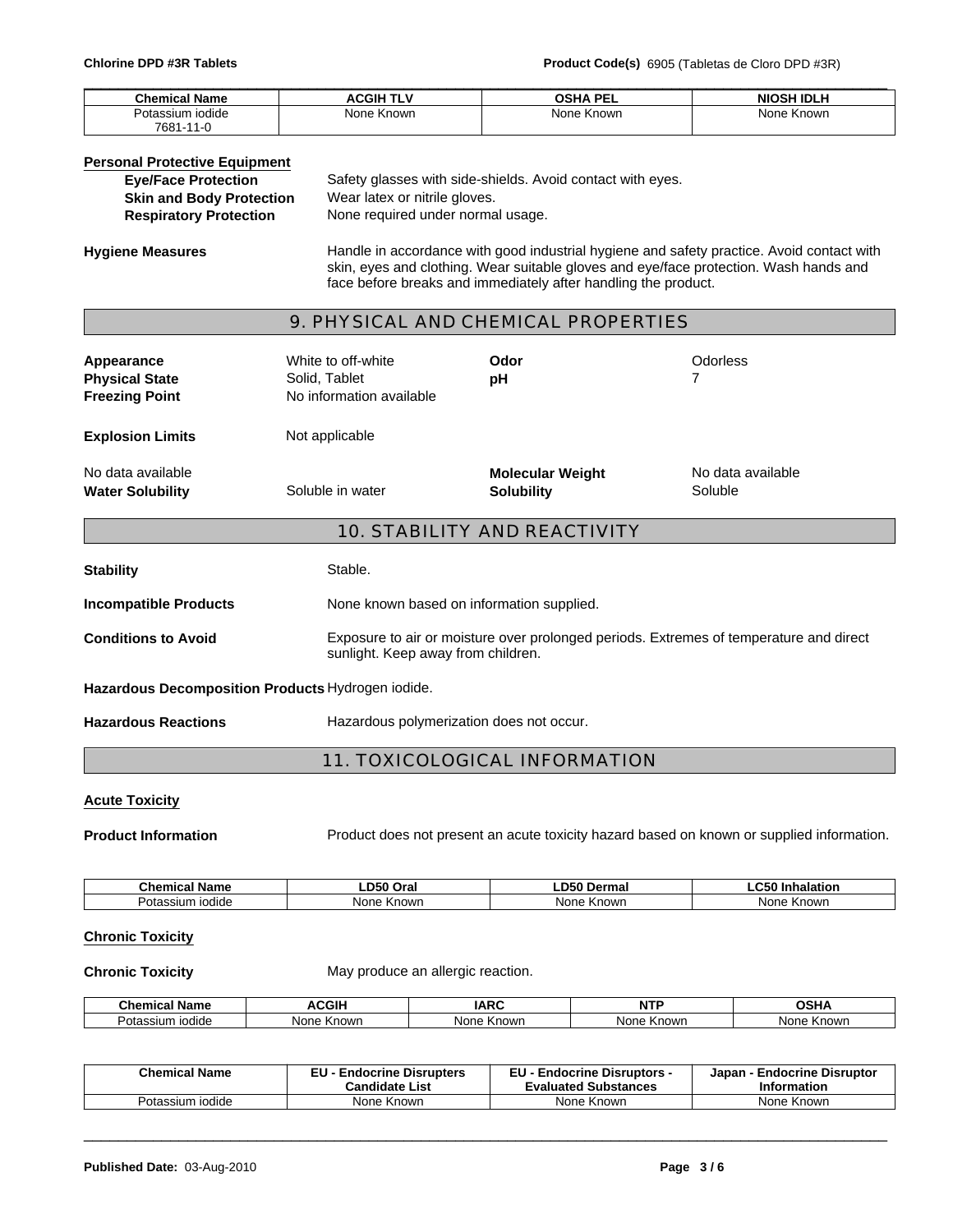# 12. ECOLOGICAL INFORMATION

\_\_\_\_\_\_\_\_\_\_\_\_\_\_\_\_\_\_\_\_\_\_\_\_\_\_\_\_\_\_\_\_\_\_\_\_\_\_\_\_\_\_\_\_\_\_\_\_\_\_\_\_\_\_\_\_\_\_\_\_\_\_\_\_\_\_\_\_\_\_\_\_\_\_\_\_\_\_\_\_\_\_\_\_\_\_\_\_\_\_\_\_\_

#### **Ecotoxicity**

No information available.

| <b>Chemical Name</b>         | <b>Toxicity to Algae</b> | <b>Toxicity to Fish</b>                                                                 | <b>Microtox</b> | Daphnia Magna (Water<br>Flea) |
|------------------------------|--------------------------|-----------------------------------------------------------------------------------------|-----------------|-------------------------------|
| Potassium iodide             | None Known               | None Known                                                                              | None Known      | None Known                    |
| <b>Chemical Name</b>         |                          | Log Pow                                                                                 |                 |                               |
| Potassium iodide             |                          | None Known                                                                              |                 |                               |
|                              |                          | 13. DISPOSAL CONSIDERATIONS                                                             |                 |                               |
| <b>Waste Disposal Method</b> |                          | Dispose of in accordance with local regulations. Can be incinerated, when in compliance |                 |                               |

with local regulations. Should not be released into the environment.

**Contaminated Packaging Dispose of in accordance with local regulations.** 

| <b>Chemical Name</b>        |
|-----------------------------|
| Potassium iodide - 7681-11- |
|                             |

| <b>Chemical Name</b>         | <b>RCRA - Halogenated</b> | <b>RCRA - P Series Wastes</b> | <b>RCRA - F Series Wastes</b> | <b>RCRA - K Series Wastes</b> |
|------------------------------|---------------------------|-------------------------------|-------------------------------|-------------------------------|
|                              | <b>Organic Compounds</b>  |                               |                               |                               |
| Potassium iodide - 7681-11-1 | None Known                | None Known                    | None Known                    | None Known                    |
|                              |                           |                               |                               |                               |

|                 | 14. TRANSPORT INFORMATION |
|-----------------|---------------------------|
| <b>DOT</b>      | Not regulated             |
| <b>IATA</b>     | Not regulated             |
| <b>IMDG/IMO</b> | Not regulated             |

# 15. REGULATORY INFORMATION

# **International Inventories**

| Component                                  | <b>TSCA</b> | DSL | <b>EINECS/ELIN</b><br>~~<br>υJ | <b>ENCS</b> | <b>IECSC</b> | <b>KECL</b> | <b>PICCS</b> | AICS |
|--------------------------------------------|-------------|-----|--------------------------------|-------------|--------------|-------------|--------------|------|
| Potassium iodide<br>$<$ 40%<br>7681-11-0 ( | Present     |     |                                | $-439$      |              | KE-29149    |              |      |

# **U.S. Federal Regulations**

# **SARA 313**

Section 313 of Title III of the Superfund Amendments and Reauthorization Act of 1986 (SARA). This product does not contain any chemicals which are subject to the reporting requirements of the Act and Title 40 of the Code of Federal Regulations, Part 372.

| <b>Chemical Name</b>       | <b>CAS-No</b>                       | Weight % | <b>SARA</b><br>242<br>Threshold<br>۰ ت ۱ ت<br><b>Values %</b> |
|----------------------------|-------------------------------------|----------|---------------------------------------------------------------|
| $\sim$<br>Potassium iodide | 7681-<br>$\lambda$ $\lambda$<br>1-U | <40%     | None Known                                                    |

\_\_\_\_\_\_\_\_\_\_\_\_\_\_\_\_\_\_\_\_\_\_\_\_\_\_\_\_\_\_\_\_\_\_\_\_\_\_\_\_\_\_\_\_\_\_\_\_\_\_\_\_\_\_\_\_\_\_\_\_\_\_\_\_\_\_\_\_\_\_\_\_\_\_\_\_\_\_\_\_\_\_\_\_\_\_\_\_\_\_\_\_\_

#### **SARA 311/312 Hazard Categories**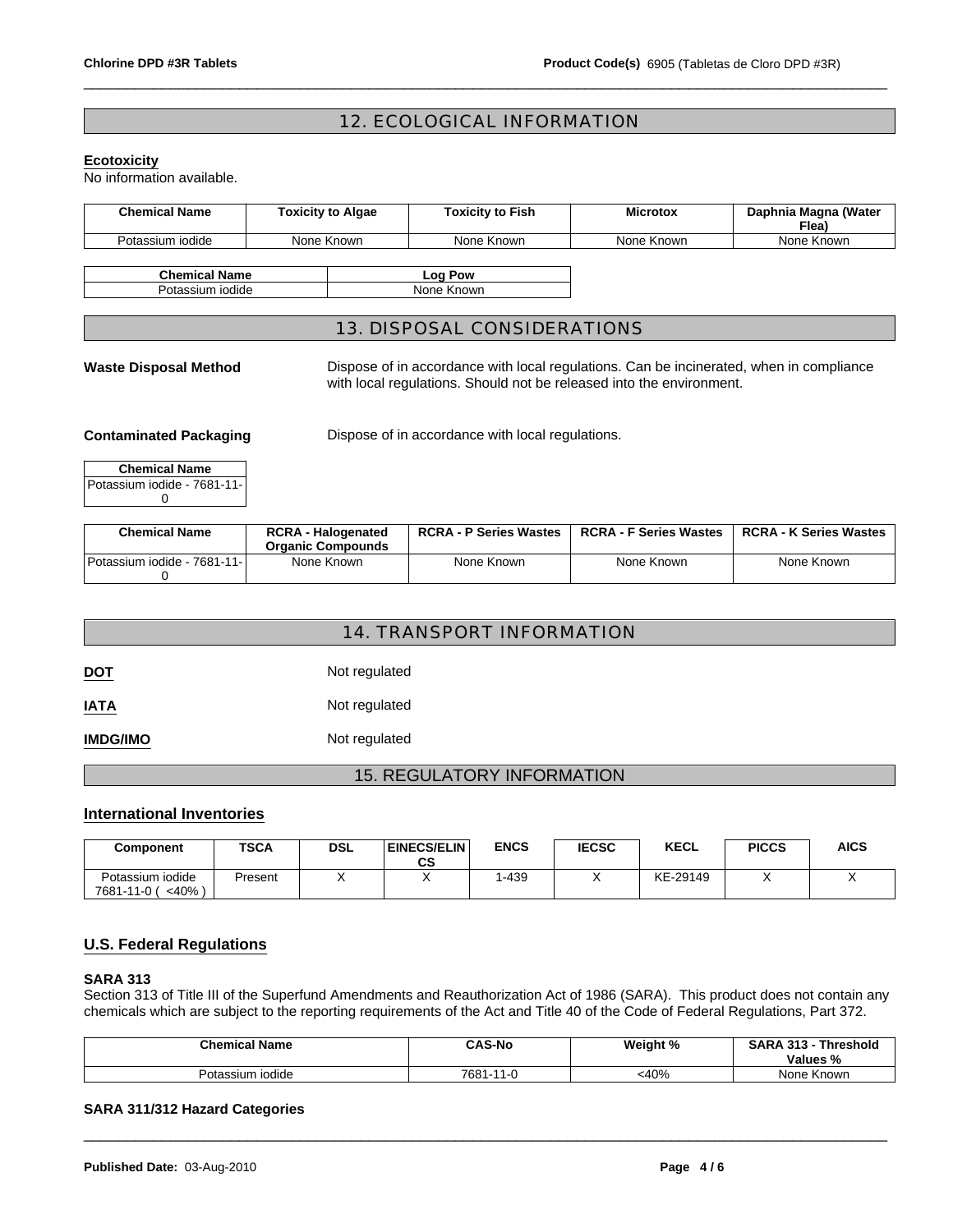| <b>Acute Health Hazard</b>               | Yes |  |
|------------------------------------------|-----|--|
| <b>Chronic Health Hazard</b>             | Yes |  |
| <b>Fire Hazard</b>                       | No  |  |
| <b>Sudden Release of Pressure Hazard</b> | No  |  |
| <b>Reactive Hazard</b>                   | No  |  |

#### **Clean Water Act**

This product does not contain any substances regulated as pollutants pursuant to the Clean Water Act (40 CFR 122.21 and 40 CFR 122.42).

| Component             | <b>CWA - Reportable</b> |            | <b>CWA - Toxic Pollutants CWA - Priority Pollutants</b> | <b>CWA - Hazardous</b> |
|-----------------------|-------------------------|------------|---------------------------------------------------------|------------------------|
|                       | Quantities              |            |                                                         | <b>Substances</b>      |
| Potassium iodide      | None Known              | None Known | None Known                                              | None Known             |
| <40% \<br>7681-11-0 ( |                         |            |                                                         |                        |

#### **Clean Air Act, Section 112 Hazardous Air Pollutants (HAPs) (see 40 CFR 61)**

This product does not contain any substances regulated as hazardous air pollutants (HAPS) under Section 112 of the Clean Air Act Amendments of 1990.

| <b>Chemical Name</b> | <b>CAS-No</b>      | Weight % | <b>HAPS data</b> | <b>VOC Chemicals</b> | Class 1<br>Ozone<br><b>Depletors</b> | <b>Class 2 Ozone</b><br><b>Depletors</b> |
|----------------------|--------------------|----------|------------------|----------------------|--------------------------------------|------------------------------------------|
| Potassium iodide     | 7681-<br>$-11 - 0$ | <40%     | None Known       | None Known           | None Known                           | None Known                               |

#### **CERCLA**

| $  -$<br>Name<br>Chemical                     | אחס<br><br><b>Substances</b><br>ישה<br>.<br>ıa, | пn.<br>∶emel⊻<br><b>Hazardous</b><br>- 300<br>. Substances RQs<br>EXLI |
|-----------------------------------------------|-------------------------------------------------|------------------------------------------------------------------------|
| issium<br><b>TOQIQE</b><br>$3^{\sim +}$<br>ur | ≅nown<br>None<br>'NL                            | Knowr<br>Non                                                           |

# **U.S. State Regulations**

#### **California Proposition 65**

This product does not contain any Proposition 65 chemicals.

| Chem<br>ame             | $\sim$<br>-<br>-ויי | California<br>-65<br>. |
|-------------------------|---------------------|------------------------|
| iodide<br>siun.<br>'0ta | 7681<br>. .         | Non<br>. Known         |

| Chemical  | Name       | 1100<br>Massachusetts | Jersev<br>Alow.      | Pennsvlvania | <b>Illinois</b> | Rhod∈<br><b>Island</b> |
|-----------|------------|-----------------------|----------------------|--------------|-----------------|------------------------|
| Potassium | , iodide i | Knowr<br>vone         | None<br>Known<br>15. | None Known   | Knowr<br>None   | None Known             |

# **International Regulations**

**Mexico - Grade** No information available.

| Name<br>⊸nemica⊨                    | .<br>----<br>ວເaເus    | .ımıts<br>------<br>.<br>11 |
|-------------------------------------|------------------------|-----------------------------|
| :SII IM<br><b>rodide</b><br>– ച്∧÷് | ı<br>None<br>nown<br>n | <b>None</b><br>own<br>nı.   |

#### **Canada**

# **WHMIS Hazard Class**

Not subject to WHMIS classification